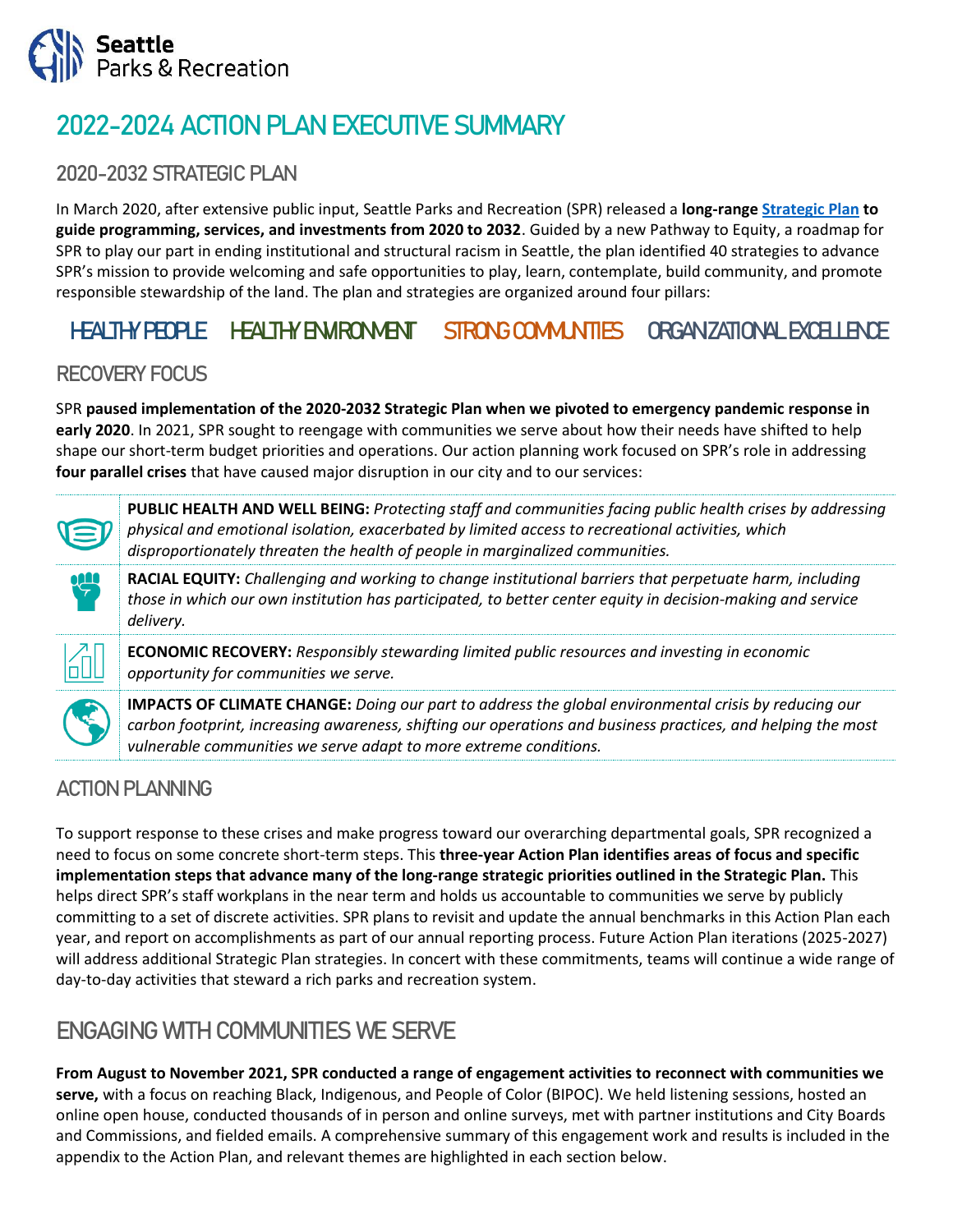## HEALTHY PEOPLE

### What Did We Hear? | Themes from 2021 Community Engagement

| Change community center operating hours to better<br>align with community needs. | Continue to increase access to welcoming and relevant<br>recreation opportunities for BIPOC, LGBTQIA+, and people<br>with disabilities. |
|----------------------------------------------------------------------------------|-----------------------------------------------------------------------------------------------------------------------------------------|
| Increase awareness of program offerings at SPR<br>recreation facilities.         | Enhance and maintain the system we already have, with a<br>focus on enhancements in historically underserved areas.                     |
| Partner with program staff to improve and enhance<br>marketing practices.        | Increase access to food and urban agriculture<br>opportunities.                                                                         |

#### How Will We Respond? | 2022-2024 Actions

| <b>Action 1: Partner with community</b><br>to identify responsive, equity-<br>centered recreation programs<br>resulting in a comprehensive<br>recreation program plan. | Action 2: Expand community access to<br>athletic fields while reevaluating<br>athletic field scheduling practices<br>through an equity lens. | Action 3: Steward all SPR facilities through a life<br>cycle-based approach, prioritizing service in the<br>most historically disadvantaged areas.                                     |
|------------------------------------------------------------------------------------------------------------------------------------------------------------------------|----------------------------------------------------------------------------------------------------------------------------------------------|----------------------------------------------------------------------------------------------------------------------------------------------------------------------------------------|
| <b>Action 4: Increase community</b><br>awareness of SPR programs and<br>services through video, web, and<br>printed content.                                           | Action 5: Shift community center<br>operating hours to address community<br>need for evening and weekend hours.                              | Action 6: Harvest and distribute food grown on<br>SPR land in partnership with organizations that<br>build the capacity of BIPOC communities to<br>engage in food systems programming. |

# HEALTHY ENVIRONMENT

### What Did We Hear? | Themes from 2021 Community Engagement

| Increase access to environmental education<br>opportunities. Prioritize offerings relevant to persons<br>with disabilities and BIPOC community members. | Identify opportunities to connect Green Seattle<br>Partnership work to environmental education<br>programming.                                        |
|---------------------------------------------------------------------------------------------------------------------------------------------------------|-------------------------------------------------------------------------------------------------------------------------------------------------------|
| Enhance career pathways through additional<br>internships and job training opportunities.                                                               | Decrease SPR's impact on climate change by using electric<br>equipment, environmentally sound land management<br>practices, and composting/recycling. |
| Make strategic investments to balance climate<br>adaptation and mitigation.                                                                             | Prioritize actions that leverage Seattle's tree canopy in<br>mitigating the impacts of climate change.                                                |
| Partner with other institutions to create long-range<br>plans for urban canopy restoration.                                                             | Maximize usability and flexibility of existing park spaces<br>through trail and pathway upgrades and enhancements.                                    |

### How Will We Respond? | 2022-2024 Actions

Action 7: Adopt landscape management practices that increase carbon sequestration, improve soil fertility, and increase water retention.

Action 8: Improve waste diversion in high-use and historically underserved parks.

Action 11: Develop community-driven forest stewardship opportunities for BIPOC youth through paid job training experiences focused on ecological repair, relationship with the land, climate change adaptation, and human well-being.

renewable energy projects at SPR buildings, prioritizing facilities in equity zones.

electrification, cooling, and

**Action 9: Pursue** 

Action 12: Improve access to trails in underserved communities through enhanced maintenance and condition assessments to improve safety, access, and park aesthetics.

Action 10: Increase tree canopy, focusing in historically underserved areas disproportionately impacted by summer heat, by piloting a tree grove planting program.

Action 13: Increase outdoor learning experiences for youth in SPR afterschool, summer, and teen programs to build an appreciation of the natural world and encourage stewardship.